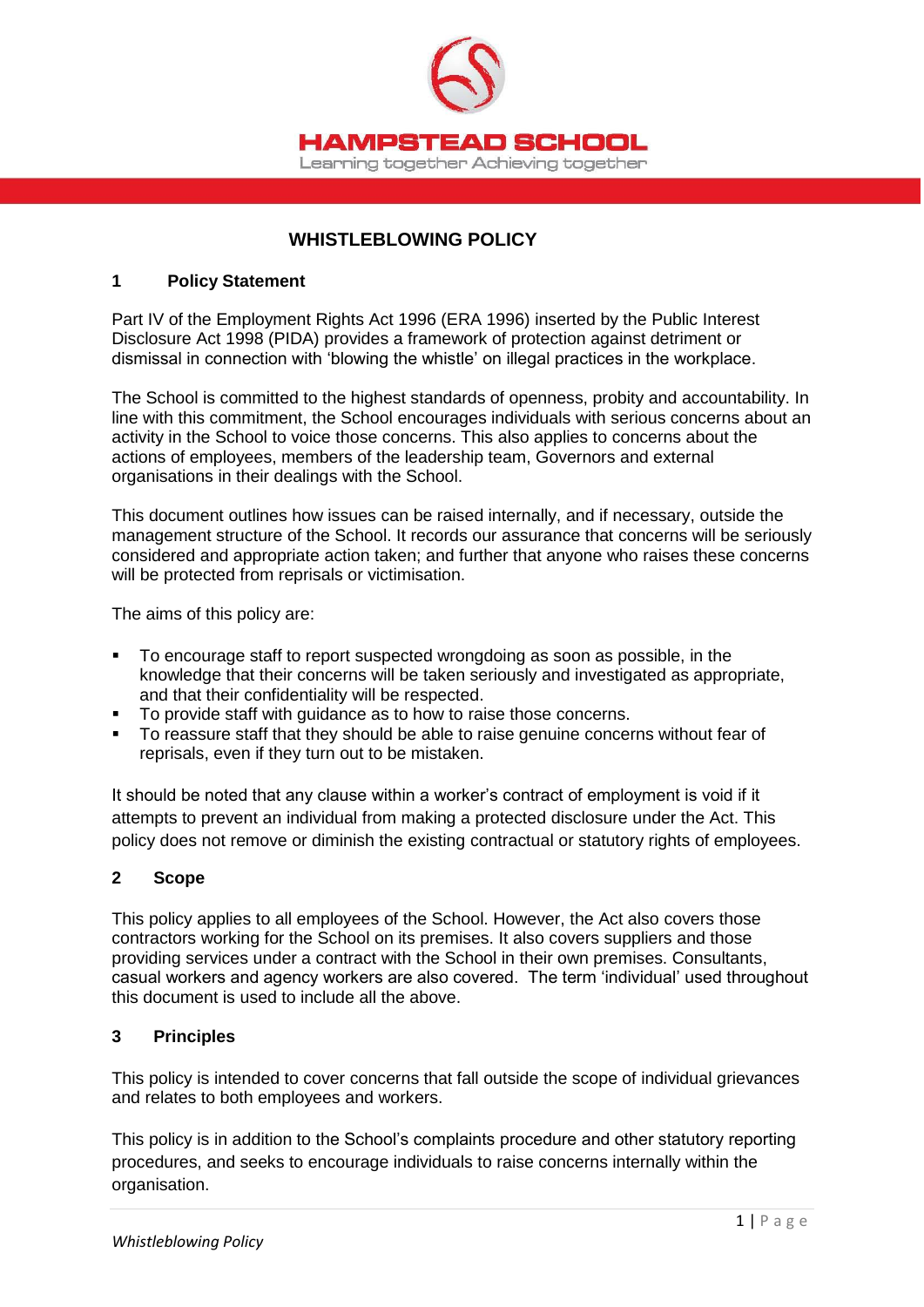If an individual is unsure whether or not to use protected disclosure provisions, or if an individual needs independent advice at any stage, he/she can contact Protect which is an independent charity which can give free confidential advice at any stage on how to raise a concern about serious malpractice at work. Please refer to Appendix 1 for further details.

# **4 What is Whistleblowing?**

A 'qualifying disclosure' or whistleblowing is any disclosure of information that is made in the public interest and, in the reasonable belief of the individual, relates to suspected wrongdoing or dangers at work which is either happening at the present time, took place in the past or is likely to happen in the future. This may include:

- a criminal offence e.g. manipulation of accounting records and finances, or inappropriate use of school assets or funds
- a miscarriage of justice
- an act creating risk to health and safety
- an act causing damage to the environment
- **a** breach of any other legal obligation; or
- the deliberate concealment of any of the above matters

# **5 Grievances**

There is an existing School policy and procedure in place to enable staff to raise grievances about their own employment. In these cases, the Whistleblowing Procedure is not the right document and the School's Grievance Procedure should be used instead.

An individual does not have to raise a grievance in order to make a 'protected disclosure. However, if the individual intends to raise the matter as a grievance, this intention must be clearly stated.

# **6 Protection and Support for Whistleblowers**

In making the disclosure in the public interest, an individual must have a reasonable belief that the information disclosed shows one or more of the offences or breaches listed above. The belief need not be correct, but the individual must show that they held the belief and that it was a reasonable belief, in the circumstances, at the time of the disclosure.

Individuals are encouraged to come forward with genuine concerns in the knowledge that they will be taken seriously (even if they turn out to be mistaken). The School recognises that the decision to report a concern can be a difficult one to make, not least because of the fear of reprisals from those responsible for the malpractice. As far as possible the School will seek to respect the confidentiality and anonymity of the individual raising the concern, and will seek to protect him/her from reprisals. In this regard, the School will not tolerate any detrimental treatment of the individual who has raised the concerns, nor will any attempt to prevent individuals from raising concerns be acceptable. Detrimental treatment includes dismissal, disciplinary action, threats or other unfavorable treatment connected with raising a concern.

If someone believes that they have suffered any such treatment, they should report this immediately. If the matter is not remedied they should raise it formally using the School's Grievance Procedure or Complaints Procedure as appropriate. Threats or retaliation against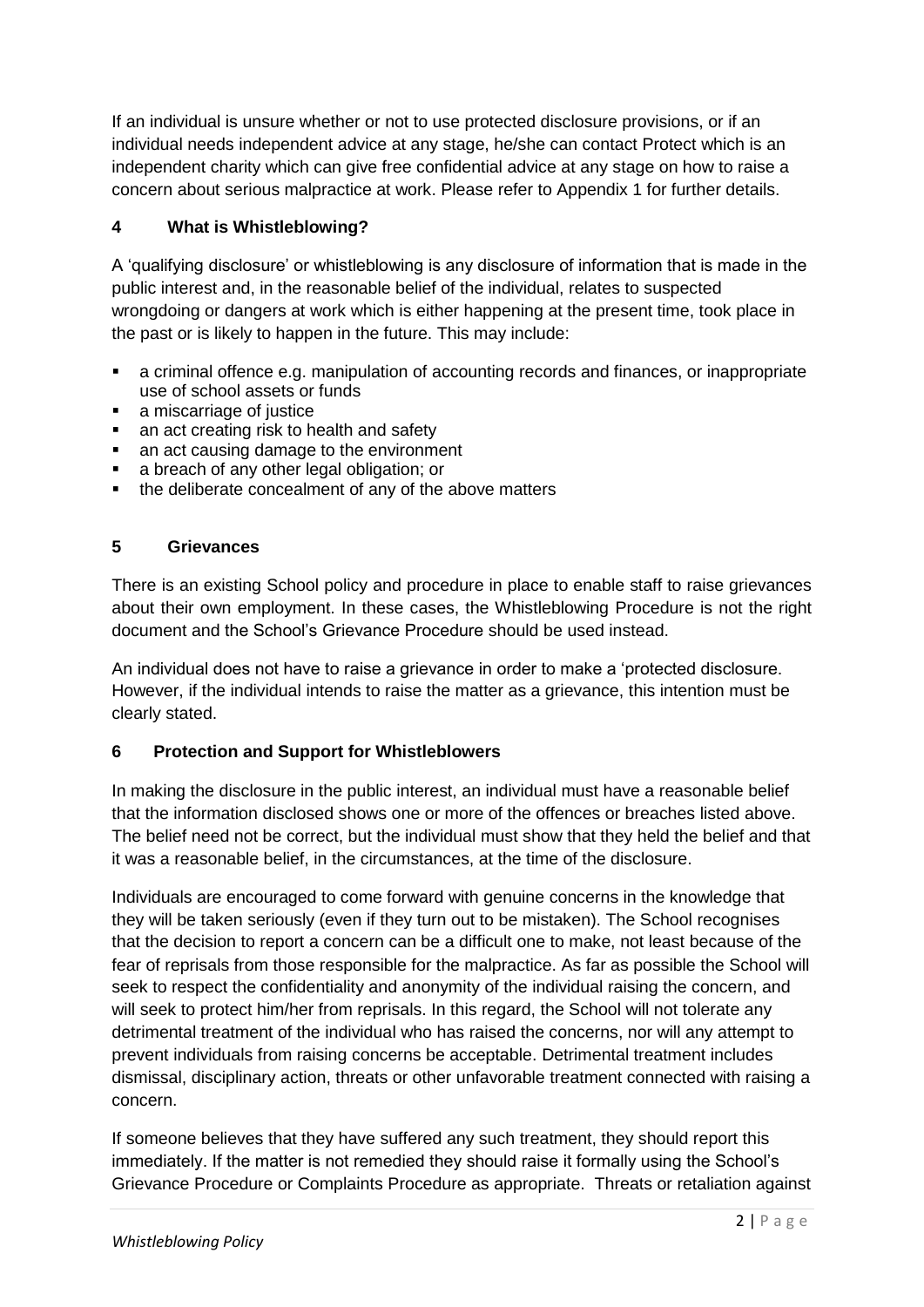whistleblowers will not be tolerated. Any person involved in such conduct may be subject to disciplinary action.

### **7 Confidentiality**

When an individual raises a concern but does not want their name to be disclosed, the School will do its best to protect his/her identity. However, if it is felt that a formal investigation process may be necessary, a statement may be required from the individual to form part of the evidence, otherwise it might not be possible to proceed with further action.

One of the aims of this policy is to encourage individuals to put their name, with confidence, to any allegation whenever possible. The School does not encourage individuals to make disclosures anonymously. Proper investigation may be more difficult or impossible if further information cannot be obtained from the individual. Concerns expressed anonymously are much less credible, but they may be considered at the School's discretion.

When considering anonymous allegations, a number of factors would be taken into account and may include:

- the seriousness of the issue raised;
- the credibility of the concern;
- the likelihood of being able to confirm that the allegation is from identifiable sources; or
- the ability to trace the source of unfounded or malicious allegations.

#### **8 Raising a concern with the School**

*As a first step, an individual should normally raise the concern with his/her immediate manager. Some concerns may be resolved by agreed action without the need for investigation. Alternatively, if urgent action is required, this will be taken before any investigation commences, e.g. health and safety issues.* 

#### **Reporting suspected fraud, irregularity, bribery and corruption**

If the matter suspected relates to fraud, corruption or money laundering the individual must report it to the Headteacher or, if not appropriate, to the Chair of Governors, or to another nominated Governor or Governors.

Alternatively if the whistleblower considers the matter too serious or sensitive to raise within the internal environment of the School, the matter should be directed to the appropriate specialist officer within Camden as follows:

- The Head of Internal Audit and Investigations for alleged financial malpractice or fraud or manipulation of school performance
- The HR Strategic Lead for employment issues and concerns (incorporating Safer Recruitment matters).
- The Health and Safety Manager in respect of health and safety issues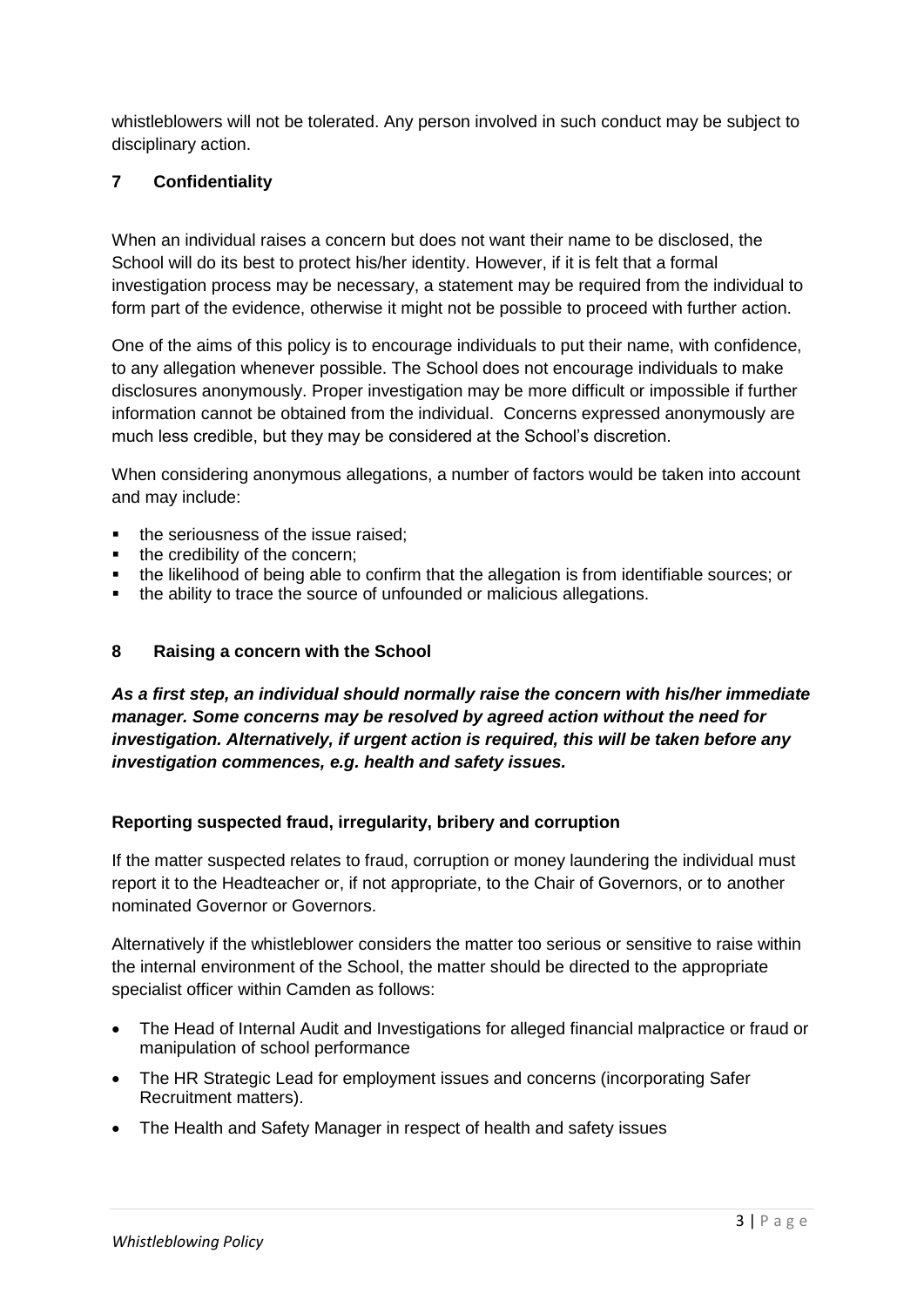Camden's Child Protection Co-ordinator should be contacted whenever there are concerns about child protection and safeguarding practice within the School; or alternatively concerns about the conduct of staff which do not appear to be being dealt with by the School.

#### **9. Raising Concerns about Safeguarding Children**

The School fosters a culture of openness in line with the "freedom to speak up" review and will put in place strategies and procedures to ensure that staff feel enabled to raise concerns relating to the safeguarding of children or poor practice within the School that may cause a risk to children.

The School recognises that there may be circumstances where staff and pupils feel unable to raise concerns, or incidents of malpractice, within the School environment as there is reasonable doubt that these would be dealt with adequately.

All school staff, governors and volunteers have a legal duty to raise concerns where they feel that an individual(s) at the School is failing to safeguard and promote the welfare of children. Where it is not possible to raise concerns within the School, staff governors and volunteers may report concerns to the following;

- Camden's lead officers for child protection or safeguarding where there are issues regarding the welfare of a pupil;
- Camden Council's confidential and independent help-line for protected disclosure on or the Ofsted whistle-blowing line on **0300 123 3155,** where there are issues regarding the School's overall procedures around safeguarding.
- The School's Headteacher is responsible for ensuring that these numbers are advertised on the school premises and made available to staff and pupils.

#### **10. Investigation and Outcomes**

The School will take appropriate steps to have the concern investigated. This includes arranging a meeting with the individual as soon as possible to discuss the concern and taking down a written summary of it. The individual will be provided with a copy of this after the meeting and will also be given an indication about how the School proposes to deal with the matter.

The action taken by the School will be dependent on the nature of the concern. The School will make initial enquiries to decide whether an investigation is appropriate and, if so, what form it should take. If an allegation or concern falls within the scope of other specific procedures it will be referred for consideration under those procedures, e.g. the disciplinary or grievance procedure. As appropriate, the School will:

- consult with the Head of Internal Audit and Investigations for alleged financial malpractice or fraud cases; or
- consult the Schools Health and Safety Service Advisor's on health and safety concerns reported to him/her for investigation; or
- consult with the Schools HR Business Advisor on Code of Conduct concerns reported to him/her for investigation.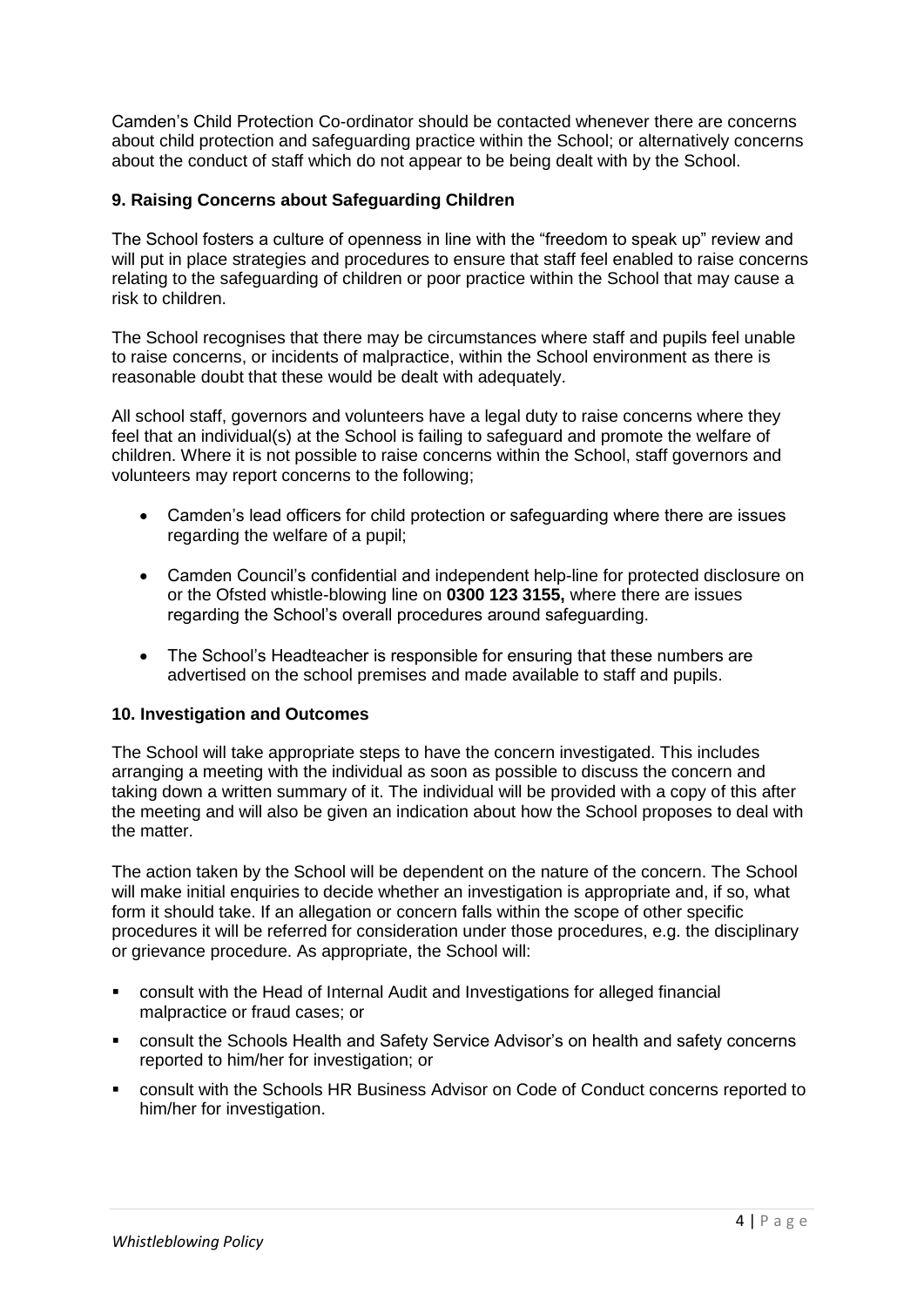*Where the concern or allegation is raised internally for investigation, the individual will be advised of progress and advised as to the investigation's likely timescale. The investigator may make recommendations for change to enable the School to minimize the risk of future wrongdoing.* 

# **11 Raising Unfounded or Malicious Concerns**

If an allegation is made but is not confirmed by the investigation, no action will be taken against the individual raising the concern and the School will endeavour to protect the individual from reprisals or victimisation.

However, if an individual makes an allegation which – through the internal investigation process - is found to be malicious, mischievous or vexatious, or a disclosure made for personal gain, such actions will be considered as disciplinary offences and are likely to result in disciplinary action being taken against the individual.

Whistleblowers knowingly making untrue allegations may expose themselves to actions for libel or slander which together make up the civil wrong of defamation. This is a complex area of law. In essence a person puts themselves at risk of being sued for damages if, without justification, they publish or communicate a false statement about someone which may injure his or her reputation in the eyes of ordinary members of society.

However, a whistleblower will not generally be liable provided that they had a legal, moral or social duty or interest in making the statement to a person with a similar interest.

# **12 Dissatisfaction with a Response**

While the School cannot always guarantee the outcome the individual may be seeking, it will deal with the concern in a fair and appropriate way. If the individual is dissatisfied with the resolution of the matter, or has genuine concerns that the matter has not been dealt with appropriately, these concerns should initially be raised with the investigating officer.

Where the concern is of a particularly serious nature and the individual remains dissatisfied, the individual may feel that it is more appropriate to take the matter outside of the School. If an individual would like independent advice about how to raise serious concerns constructively, then he/she should contact Protect.

There are a number of bodies which have been prescribed by the Secretary of State for the purpose of receiving disclosures. Further details can be found on the GOV.UK website: [www.gov.uk/whistleblowing.](http://www.gov.uk/whistleblowing)

Or in pdf format at:

[https://gov.uk/government/uploads/system/uploads/attachment\\_data/file/183340/11-641](https://gov.uk/government/uploads/system/uploads/attachment_data/file/183340/11-641-blowing-the-whistle-to-a-prescribed-person.pdf) [blowing-the-whistle-to-a-prescribed-person.pdf](https://gov.uk/government/uploads/system/uploads/attachment_data/file/183340/11-641-blowing-the-whistle-to-a-prescribed-person.pdf) 

The individual must believe that the information given and the allegations made are substantially true and ensure that they are not acting for personal gain.

If an individual does take the matter outside of the School, they must ensure that they do not disclose confidential information which is unrelated to the issue being raised.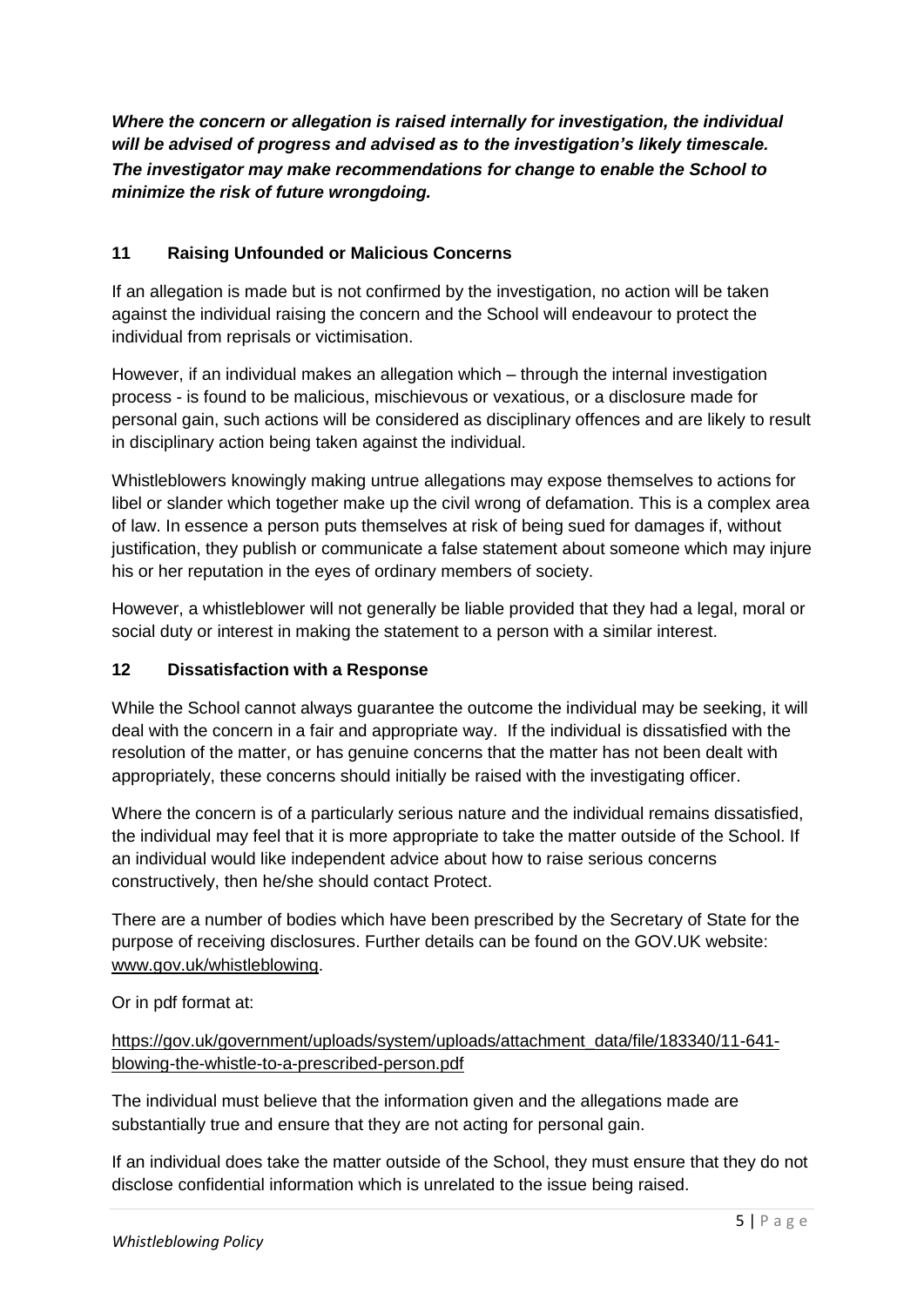In making a disclosure outside of the School to a prescribed body, individuals should be aware that the disclosure must be made to an appropriate prescribed person or organisation and the individual must believe that the information disclosed and any allegations made are true.

### **13 External Disclosures**

The aim of this policy is to provide an internal mechanism for reporting, investigating and remedying any wrongdoing in the workplace. In most cases the individual should not find it necessary to alert anyone externally.

The law recognises that in some circumstances it may be appropriate for the individual to report concerns to an external body such as a regulator. It will very rarely if ever be appropriate to alert the media. The School strongly encourages the individual to seek advice before reporting a concern to anyone externally.

Nevertheless, the individual may wish to raise a concern with the School through the bodies cited by the Secretary of State for the purpose of receiving disclosures and referred to the preceding section or to the relevant officers within Camden cited in Section 8, for example if the concern involves the Headteacher or a Governor.

The investigating officer(s) involved will treat this information confidentially and will take appropriate action to investigate the concerns or allegations made. *If an individual has not provided his/her name, he/she will be given the opportunity to* 

*contact the external body for an update. However, sometimes the need for confidentiality may prevent us giving you specific details of the investigation of any disciplinary action taken as a result. Any information about the investigation should be treated as confidential.* 

# **14 Responsible Officer**

The Monitoring Officer has overall responsibility for the maintenance and operation of this policy, who in this school is the Headteacher. That person maintains a record of concerns raised and the outcomes and will report as necessary to the School.

The Whistleblowing Officer, who in this school is the Headteacher, also has day-to-day operational responsibility for this policy, and must ensure that all School Leaders and other staff who may deal with concerns or investigations under this policy receive regular and appropriate training.

The Whistleblowing Officer should review this policy from a legal and operational perspective at least once a year.

All school staff are responsible for the success of this policy and should ensure that they use it to disclose any suspected danger or wrongdoing. All staff are invited to comment on this policy and suggest ways in which it might be improved. Comments, suggestions and queries should be addressed to the Headteacher.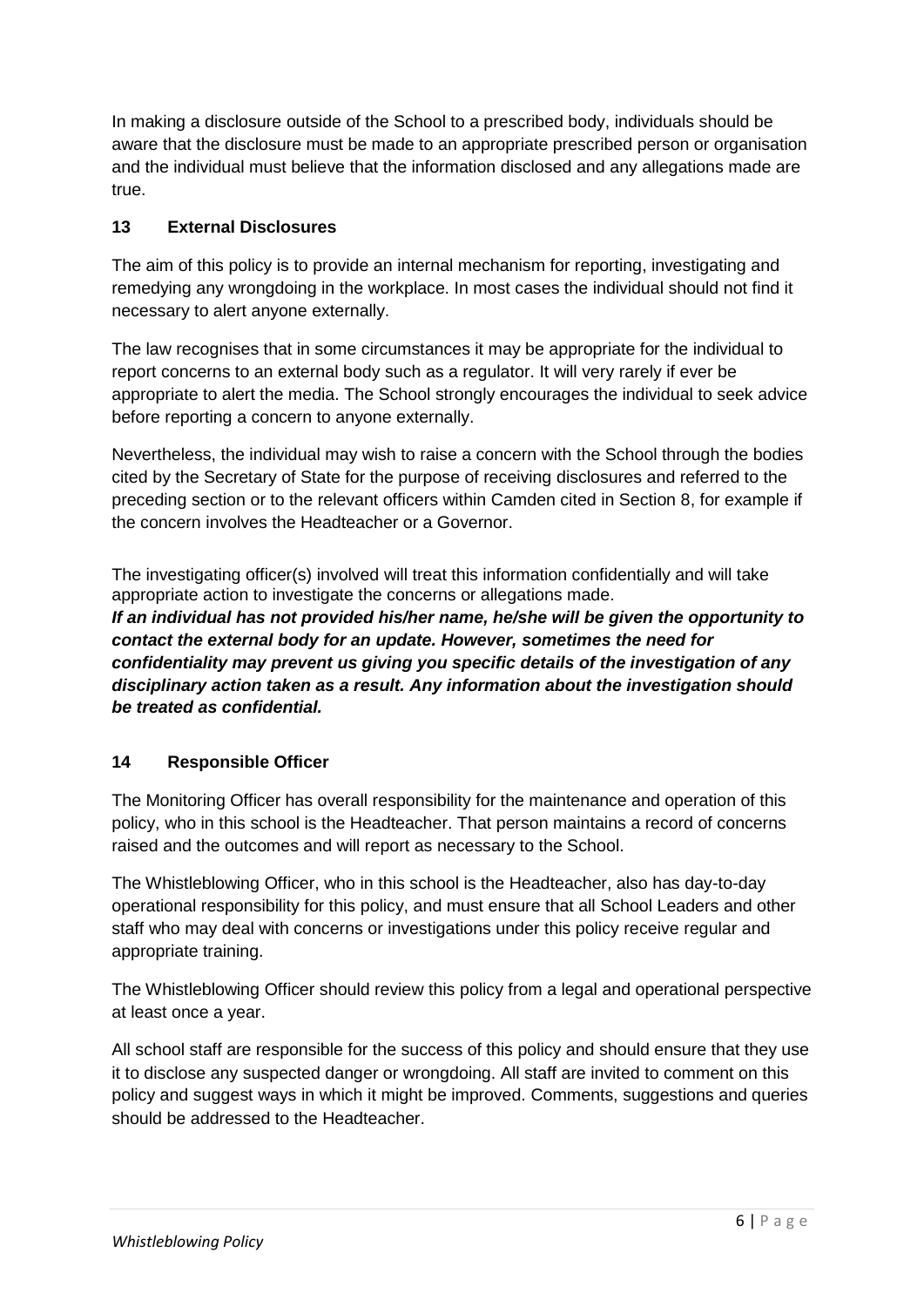### **15 Monitoring and Review**

This policy is available on our school website (*for those that are statutorily required*) and available on request from the Administration Office.

This policy was last reviewed and agreed by the Governors Finance & Site Committee on 8 March 2022. This policy will be reviewed on a biannual basis. It is due to be reviewed again in the academic year 2023/2024.